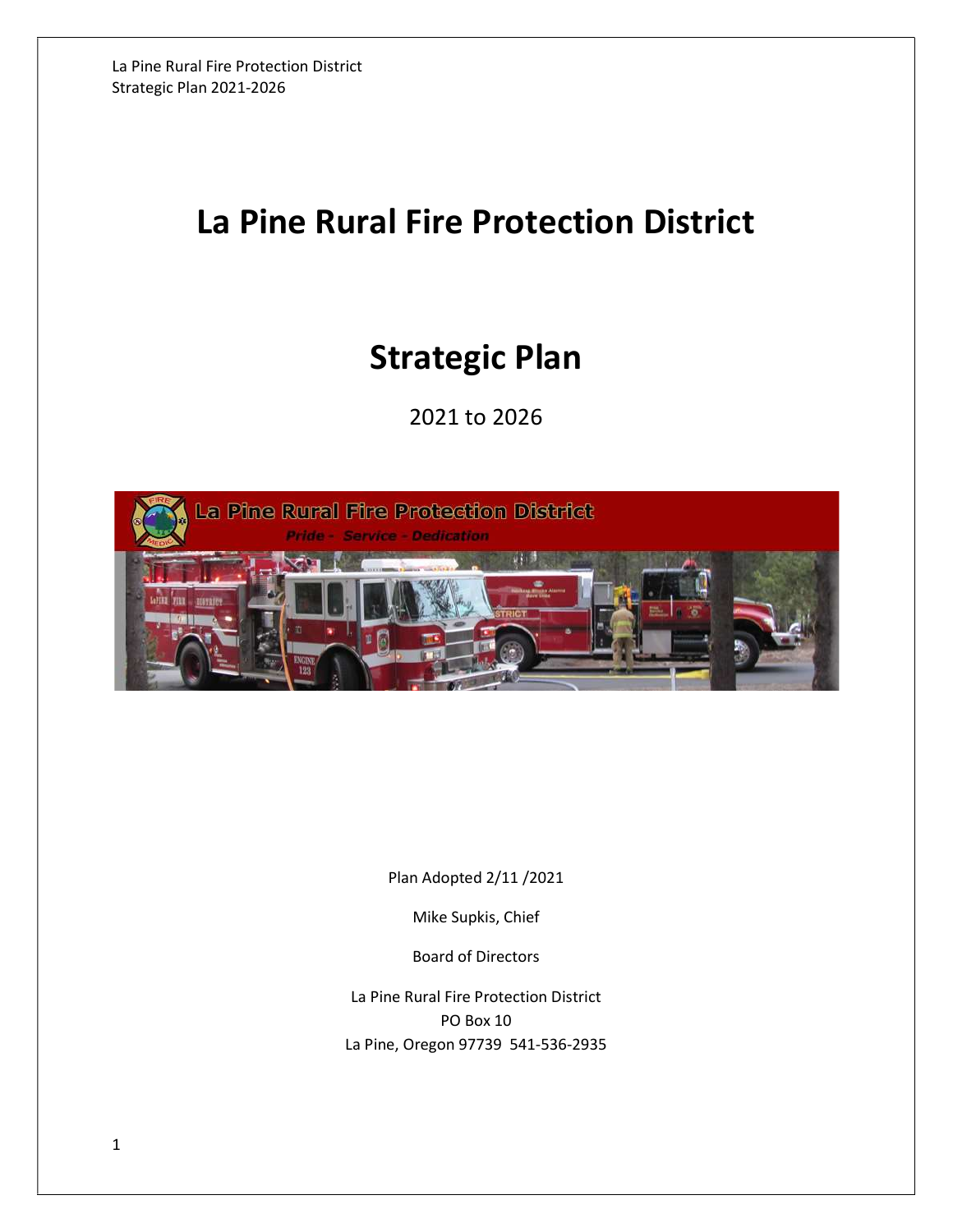## Table of Contents Page 2

| Item                               |                                                                                                                                                                    | Page |
|------------------------------------|--------------------------------------------------------------------------------------------------------------------------------------------------------------------|------|
| Acknowledgements                   |                                                                                                                                                                    | 3    |
|                                    | <b>Strategic Planning Process Outline</b>                                                                                                                          | 4    |
| <b>Executive Summary</b>           |                                                                                                                                                                    | 5    |
| Mission, Vision and Values         |                                                                                                                                                                    | 7    |
| Goals                              |                                                                                                                                                                    | 8    |
| Organizational Background          |                                                                                                                                                                    | 9    |
| <b>District Service Priorities</b> |                                                                                                                                                                    | 10   |
| The Mission Statement              |                                                                                                                                                                    | 11   |
| The Vision Statement               |                                                                                                                                                                    | 11   |
| Values                             |                                                                                                                                                                    | 12   |
| Strengths                          |                                                                                                                                                                    | 13   |
| Weaknesses                         |                                                                                                                                                                    | 13   |
| Opportunities                      |                                                                                                                                                                    | 14   |
| <b>Threats</b>                     |                                                                                                                                                                    | 14   |
| <b>Goals and Objectives:</b>       |                                                                                                                                                                    | 15   |
| Goal One                           | Maintain and improve an effective organization, responsive to the<br>changing needs of the community we service.                                                   | 15   |
| Goal Two                           | Effectively and responsibly manage the organization's<br>financial and capital resources.                                                                          | 16   |
| <b>Goal Three</b>                  | Deliver quality services as defined by the Board of Directors<br>to effectively control risks to life, property and the environment.                               | 16   |
| Goal Four                          | Maintain close and effective communications with the public,<br>policy makers and other agencies.                                                                  | 17   |
| <b>Goal Five</b>                   | Provide comprehensive training and professional development<br>to ensure personnel are fully prepared to effectively perform<br>their duties and responsibilities. | 17   |
| <b>Goal Six</b>                    | Ensure capital assets (facilities, apparatus, and equipment) meet<br>the future needs of the District and our communities.                                         | 18   |
| Goal Seven                         | Promote and maintain a strong work force with a sense of<br>teamwork and mutual respect.                                                                           | 19   |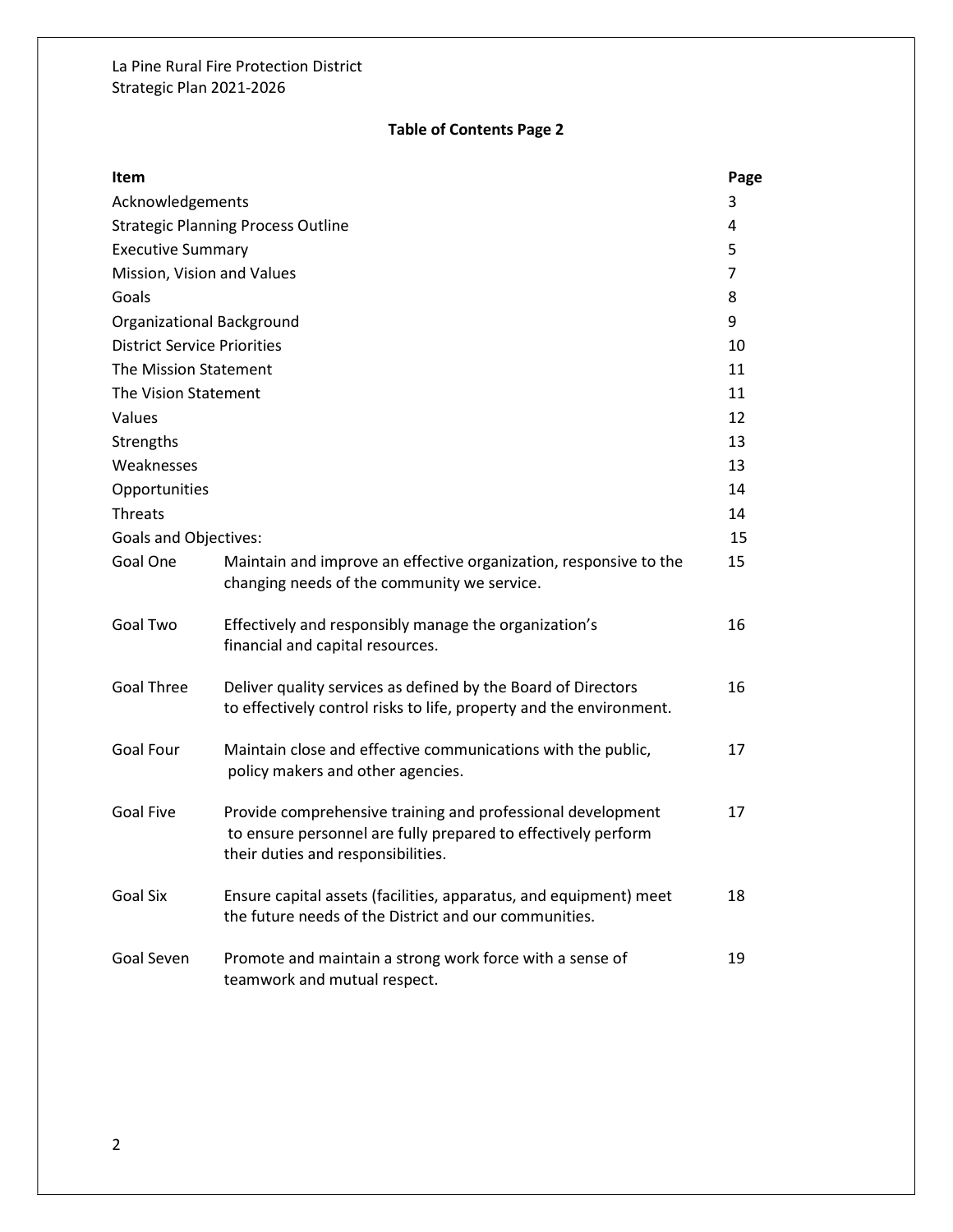# Appendix Tab Long Range Capital Requirements Plan for Facilities, Equipment and Apparatus a 2020 – 2030 Budget History and Projections b 2014 – 2024 Capital Local Option Levy c

## Acknowledgements

The planning team consisted of:

#### Board of Directors:

|        | Doug Cox      | President              |
|--------|---------------|------------------------|
|        | Jerry Hubbard | Vice President         |
|        | Joel Witmer   | Secretary              |
|        | Jim Landles   | Director               |
|        | Larry South   | Director               |
| Staff: |               |                        |
|        | Mike Supkis   | Chief                  |
|        | Dan Daugherty | <b>Assistant Chief</b> |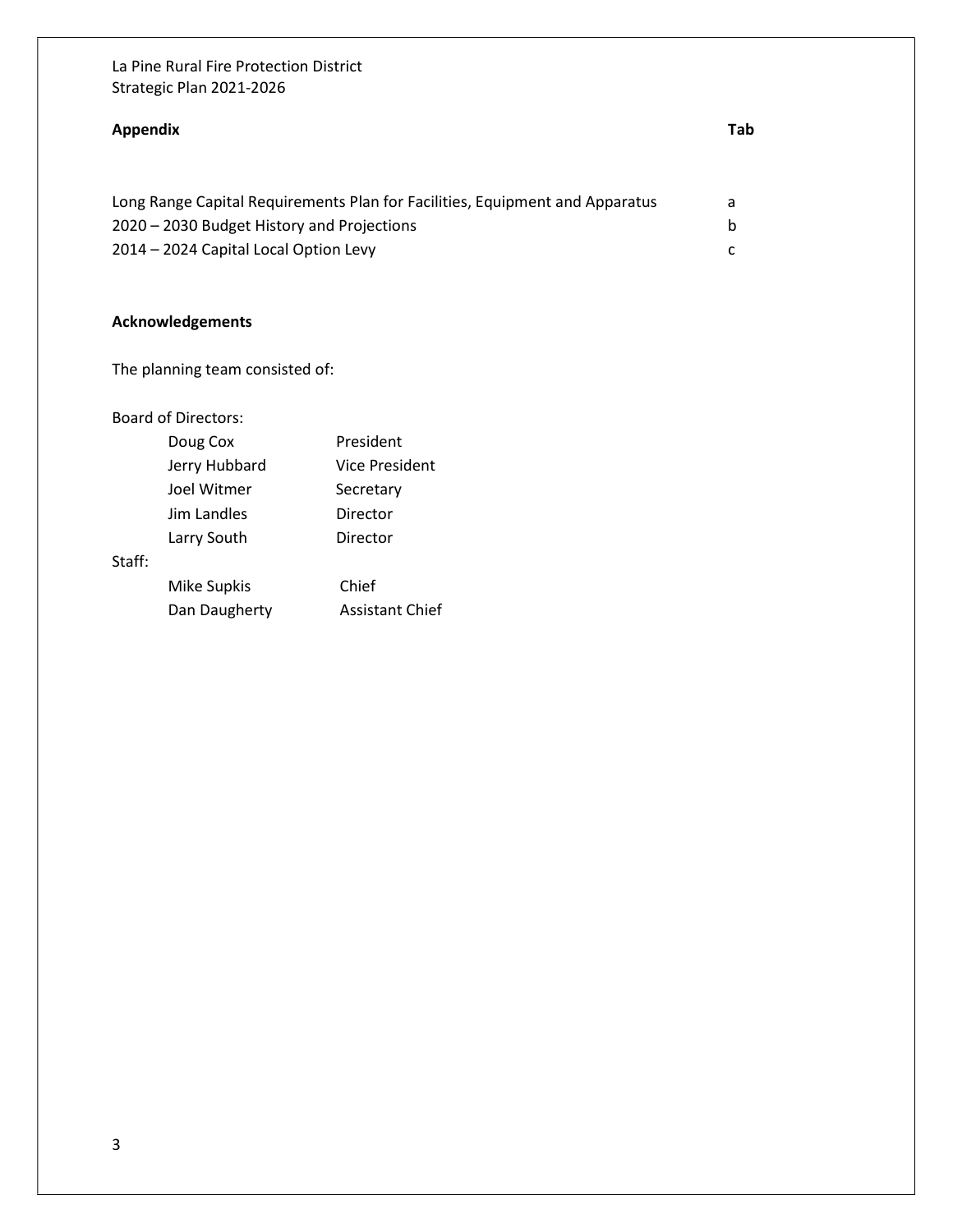## Service Centered Strategic Planning Process

Over the years the La Pine Rural Fire Protection District has committed to several strategic planning processes with each moving the district forward. The earliest documented work is from a 1992 retreat. In 2001/2002 the original La Pine Rural Fire Protection District comprehensive strategic plan was created and completed on September 24, 2002 with the help of community and district members and Chief Michael B Sherman of 4 M consulting.

In 2011, a revisit and strategic plan review was initiated and developed by the Board of Directors and Chief Mike Supkis along with District staff. Both the Board and all line staff quantitatively reviewed levels of services provided and/or that could be provided by the District. Those services were prioritized based on community need and the challenges in providing those services identified. The result of that work was then reviewed regarding the existing strategic plan, department mission and vision statements. The planning team then reviewed goals and objects for the new strategic plan.

In July 2013, the Board and staff reviewed the strategic plan and updated the goals and objectives within each goal.

In January 2020, The Board and Fire Chief and staff stared the development of a strategic plan for 2020 to 2025.

## Strategic Planning Process Outline

- 1. Establish the service priorities.
- 2. Establish community's expectations of the organization.
- 3. Identify any concerns the community may have about the organization and its services.
- 4. Identify those aspects of the organization and its services the community views positively.
- 5. Develop the mission statement.
- 6. Develop a vision of the future.
- 7. Establish the values of the organization.
- 8. Identify the strengths of the organization.
- 9. Identify and weaknesses of the organization.
- 10. Identify potential threats to the organization.
- 11. Establish realistic goals and objectives for the future. Identify implementation tasks for each objective.
- 12. Define service outcomes in the form of measurable performance objectives and targets.
- 13. Develop organizational and community commitment to the plan.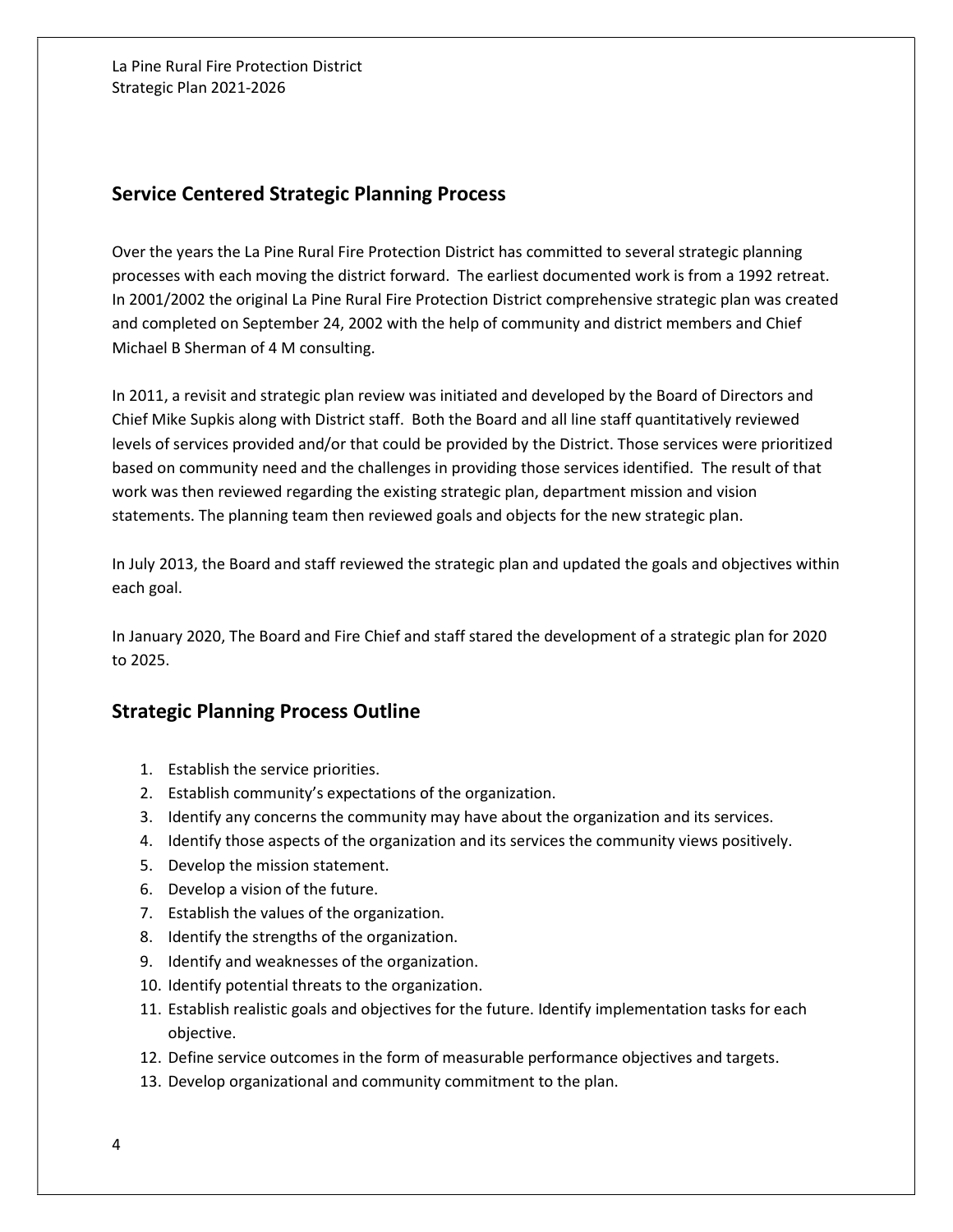## Executive Summary

This strategic planning process re-identified who the primary customer was for the La Pine Rural Fire Protection District regarding who sustains the District and the essential services they required. Emphasis was placed on which services were the most important with the realization that the District cannot be everything for everyone, but rather seek true excellence on the things that mattered most to the community. It was observed that the district could only provide what was required by law. The process challenged the strategic planning committee to look critically at values, philosophies, beliefs, desires, and futuristic goals focusing on service to the Fire District members. It was discovered that the 2002 mission was still applicable for the District:

## "Minimizing pain, suffering, and the loss of life and property through prevention, fire suppression, rescue and emergency medical services"

With this Mission statement in mind, the committee identified a new Vision statement to establish future targets of excellence:

#### "To be a rural fire and rescue district that the community respects, trusts and supports"

Through its work the committee realized that the original 2002 vision of the District really best described the values of the District and that they are still very valid:

"Pride, Service and Dedication"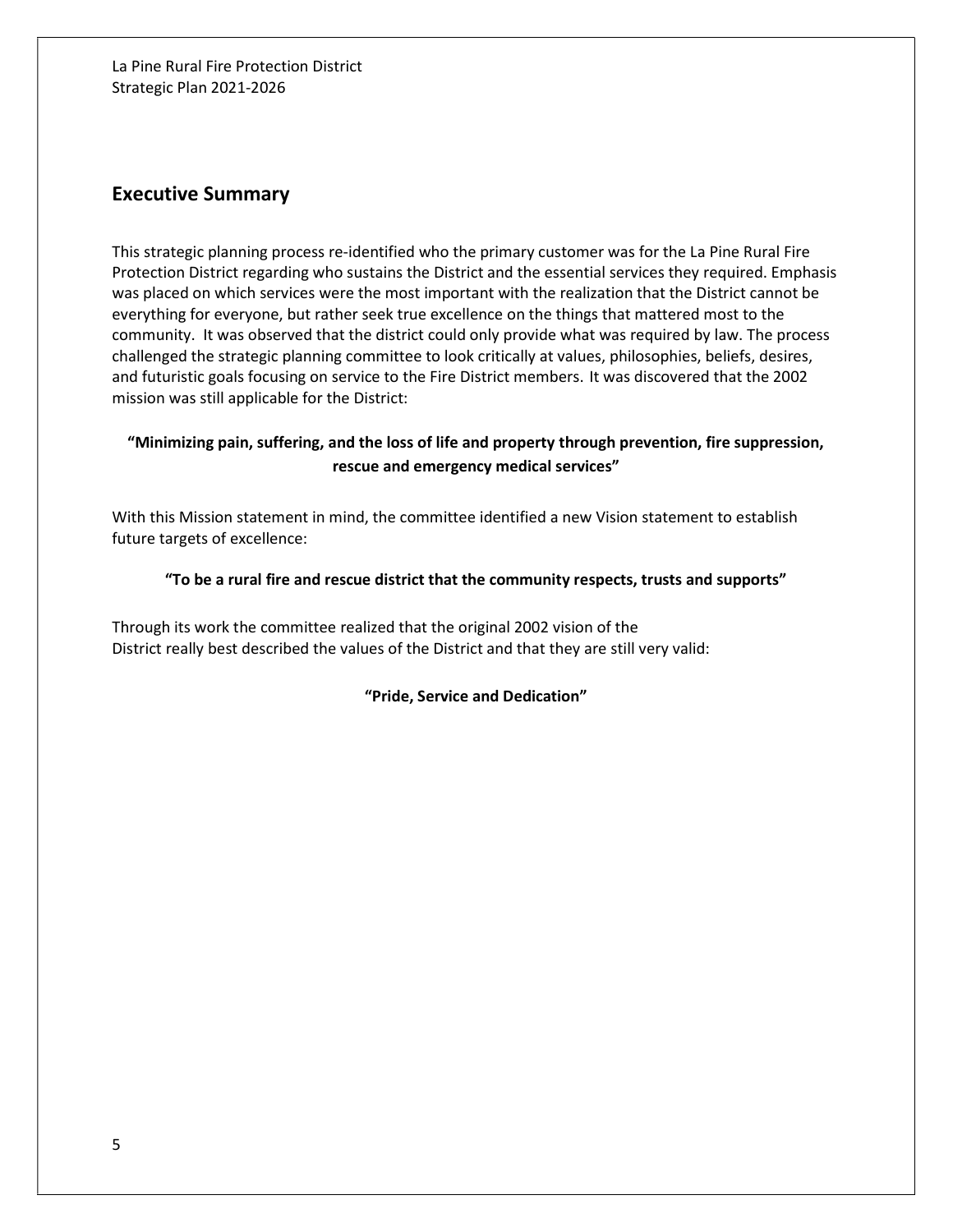# Goals

The committee developed seven realistic strategic goals and supporting objectives that will guide the District to focus and excel on providing sustainable services the board identified as important to the community. In July 2020, the Board and staff confirmed each goal was still relevant. The goals were identified as follows:

| <b>Goal One</b>   | Maintain and improve an effective organization, responsive to the changing needs of<br>the community we service.                                                |
|-------------------|-----------------------------------------------------------------------------------------------------------------------------------------------------------------|
| <b>Goal Two</b>   | Effectively and responsibly manage the organization's financial and capital resources.                                                                          |
| <b>Goal Three</b> | Deliver quality services as defined by the Board of Directors to effectively control risks<br>to life, property and the environment.                            |
| <b>Goal Four</b>  | Maintain close and effective communications with the public, policy makers and other<br>agencies.                                                               |
| <b>Goal Five</b>  | Provide comprehensive training and professional development to ensure personnel are<br>fully prepared to effectively perform their duties and responsibilities. |
| <b>Goal Six</b>   | Ensure capital assets (facilities, apparatus, and equipment) meet the future needs of the<br>District and our communities.                                      |
| <b>Goal Seven</b> | Promote and maintain a strong work force with a sense of teamwork and mutual<br>respect.                                                                        |

This document has been created and updated to allow district personnel and community members an opportunity move forward with a sense of purpose and to find excellence. The strategic plan in no way attempts to predict the future, only prepares the essential elements for success from what has been projected.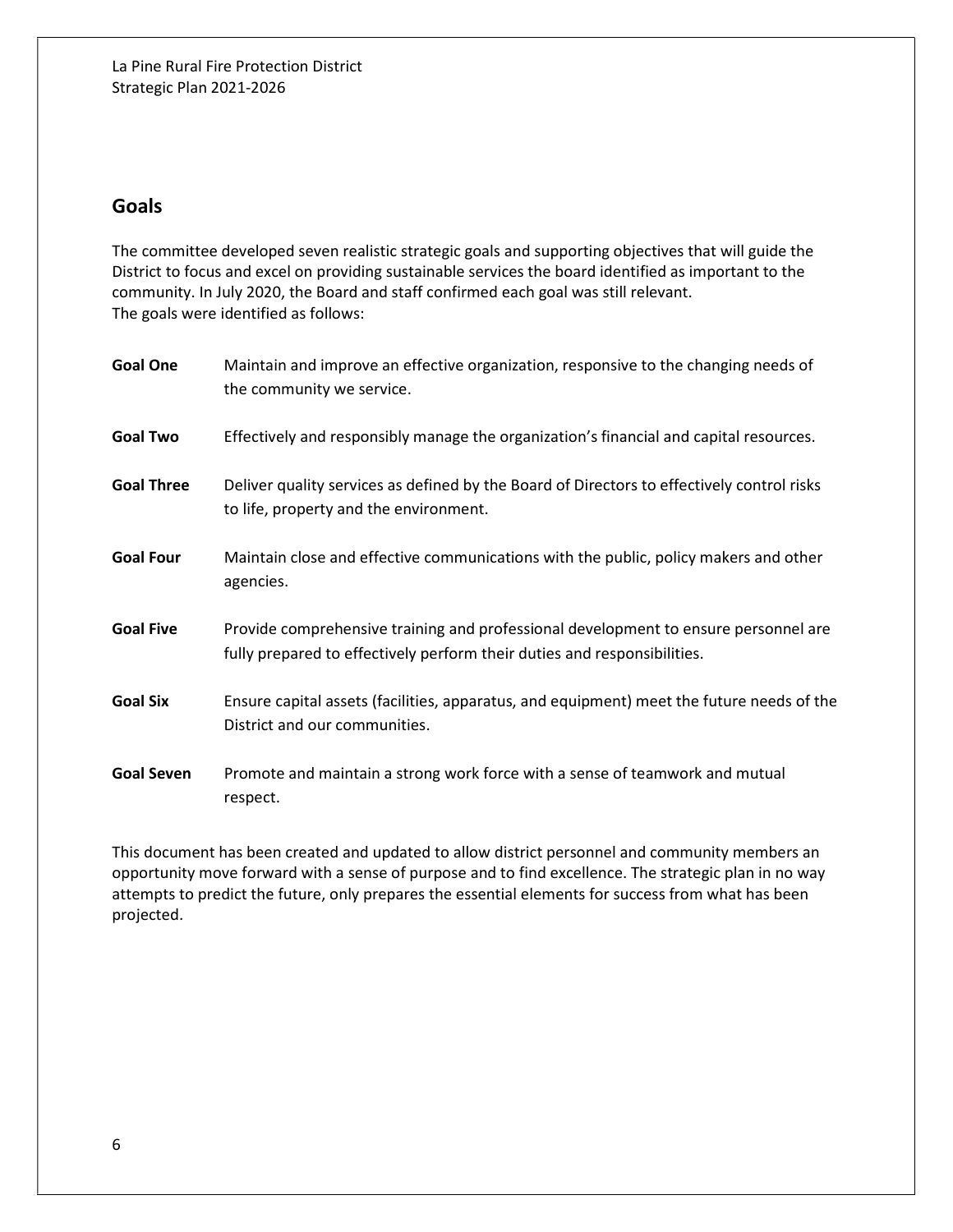## Mission, Vision and Values

The mission of the LA Pine Rural Fire Protection District is:

## "Minimizing pain, suffering, and the loss of life and property through prevention, fire suppression, rescue and emergency medical services."

With this Mission Statement in mind, the committee identified a new Vision Statement to establish future targets of excellence. The 2011 vision statement and reviewed in 2020 and is:

"To be a rural fire and rescue district that the community respects, trusts and supports."

Through its work the committee realized that the original 2002 vision of the District really best described the values of the district and that they are still very valid. The 2020 planning team re-identified the department's values as:

"Pride, Service and Dedication"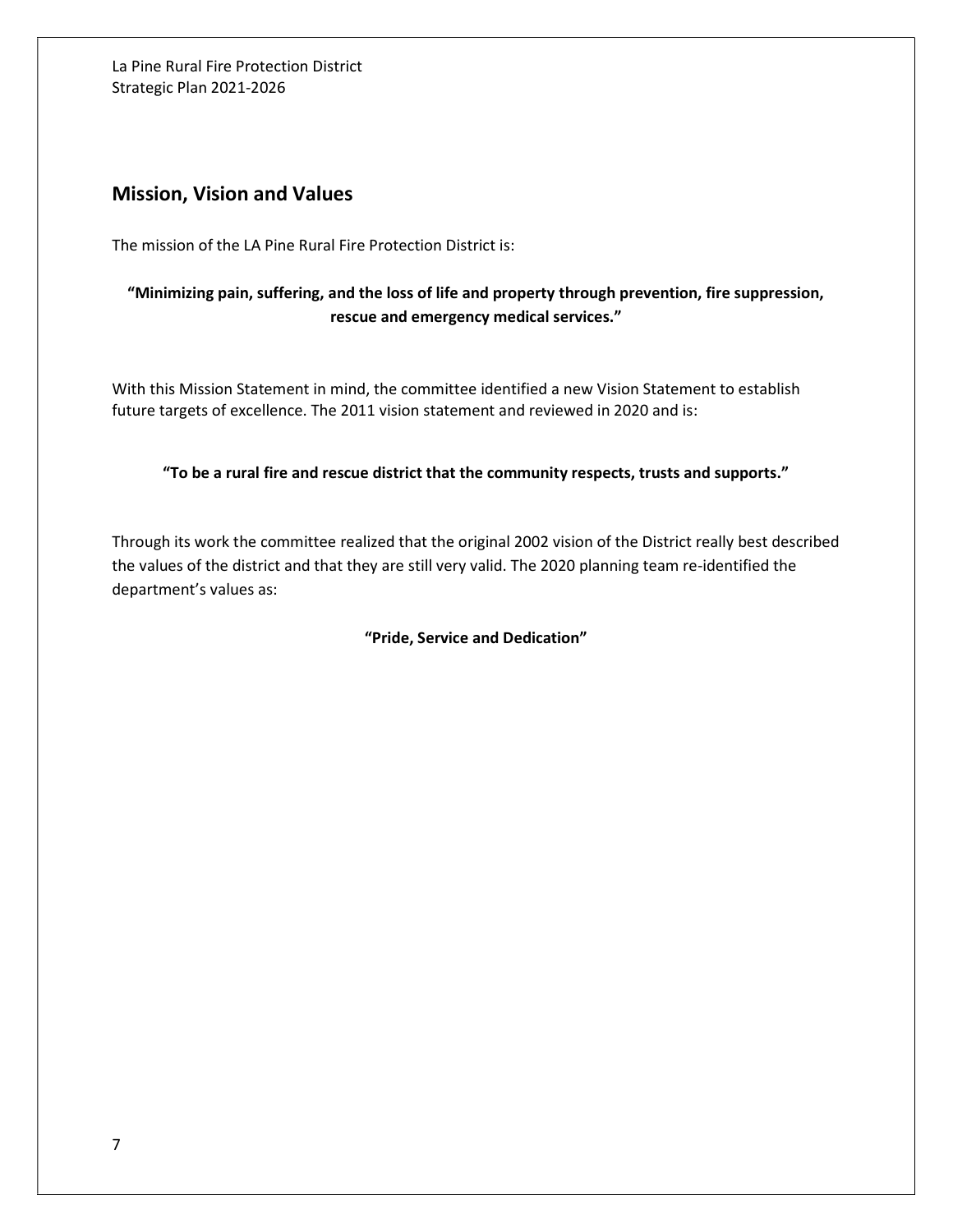# Goals

The planning team focused on developing realistic strategic goals and objectives that will guide the District moving forward. They did this by identifying the mission, vision, values, strengths, weaknesses, opportunities and threats with sustainable service priorities foremost in their minds. They were identified as follows:

| <b>Goal One</b>   | Maintain and improve an effective organization, responsive to the changing needs of<br>the community we service.                                                |
|-------------------|-----------------------------------------------------------------------------------------------------------------------------------------------------------------|
| <b>Goal Two</b>   | Effectively and responsibly manage the organization's financial and capital resources.                                                                          |
| <b>Goal Three</b> | Deliver quality services as defined by the Board of Directors to effectively control risks<br>to life, property and the environment.                            |
| <b>Goal Four</b>  | Maintain close and effective communications with the public, policy makers and other<br>agencies.                                                               |
| <b>Goal Five</b>  | Provide comprehensive training and professional development to ensure personnel<br>are fully prepared to effectively perform their duties and responsibilities. |
| <b>Goal Six</b>   | Ensure capital assets (facilities, apparatus, and equipment) meet the future needs of<br>the District and our communities.                                      |
| <b>Goal Seven</b> | Promote and maintain a strong work force with a sense of teamwork and mutual<br>respect.                                                                        |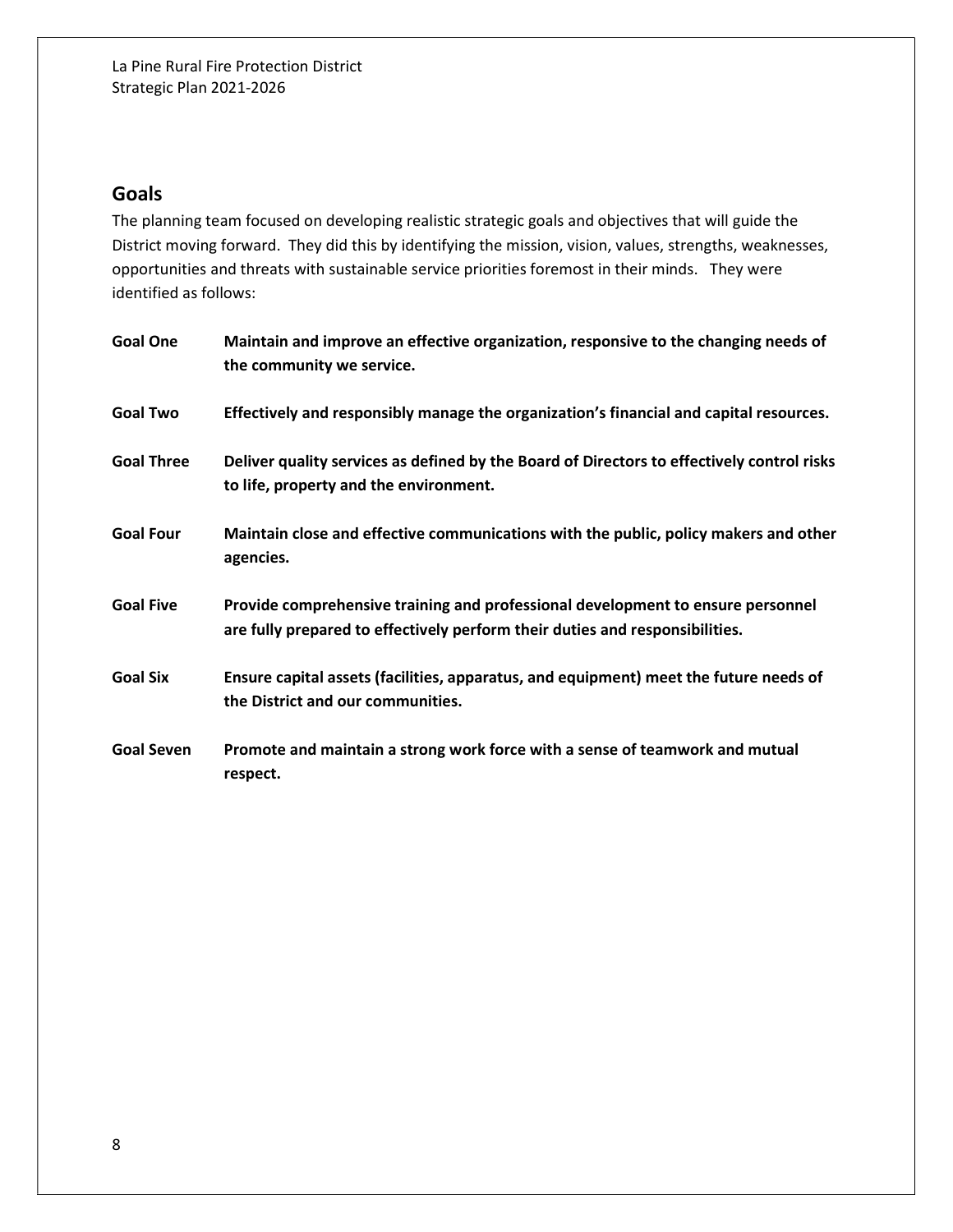## Organization Background

The La Pine Rural Fire Protection District jurisdiction covers about 117 square miles for which it is responsible by law for fire protection services. The District also serves a larger ambulance service area of 1,000 square miles in which it provides ambulance service. The population of the district is about 22,000 residents with over 9,000 structures in a largely rural wildland urban interface mix. The main station is in La Pine proper with two other stations on Burgess and Day roads and on South Century Drive.

The Fire District is organized under ORS 478 as a special public entity for the purposes of proving fire protection services as well as the option of providing emergency medical services and ambulance service per ORS 682. An elected five person Board of Directors oversees the La Pine RFP District. The District employs 25 full-time staff including: A Fire Chief, an Assistant Fire Chief, three shift Captains, 19 Fire Fighters/Paramedics, an Office Manager, Administrative Assistant and an EMS Billing Clerk. The District has 12 college scholarship students. The District also has a volunteer Fire Corp/Service Support Staff of eight who provide non-firefighting support.

The District has four parcels of land with seven buildings making up 25,000 square feet of facilities. The District has a fleet of 22 vehicles. Each station has a structural engine, wildland engine, tender, and ambulance. The 2019-2020 budgeted personal services are \$4,326,594; budgeted materials and supplies \$645,082, budgeted capital outlay \$675,428 and a \$100,000 contingency.

In 2019, the District's voters approved two local option levies (LOL). One LOL was for five years to fund six fire fighters and the student and reserve program. The second LOL for ten years funded the capital needs of the District with the exception of a new central fire station (based on a future needs analysis).

The Board of Directors and the Budget Committee developed the 2020-2021 budget which was approved:

Personal Services \$4,416,617 Materials and supplies \$695,405 Capital \$400,000 Contingency \$40,000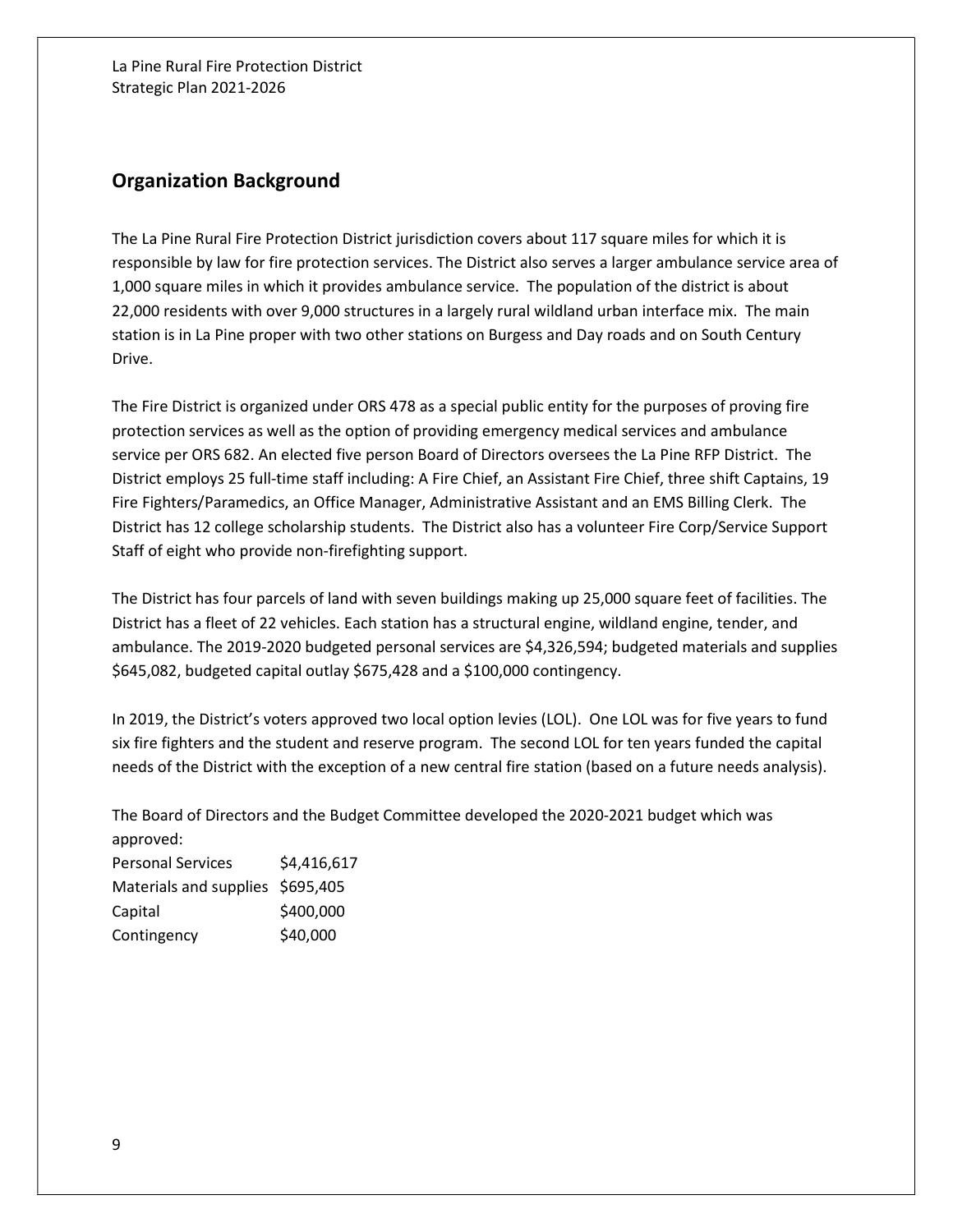# District Service Priorities

The Board of Directors and the Administrative Staff prioritized over 100 types of services and ranked the most critical services. The Fire Fighting staff did the same prioritization and ranking. The following are the joint priorities which the Board and staff reviewed in January 2020:

Service Priorities for the La Pine Rural Fire Protection District:

- 1. Tax supported fire district first and always first with the ambulance service area and outside jurisdiction second, but not at the exclusion of in-district service.
- 2. Always have an in-district La Pine response, even if only for command.
- 3. Fire suppression residential, wild land urban interface, car, small commercial in both hydranted areas (30% of District) and unhydranted (70% of District).
- 4. Emergency Medical Services where paramedic advanced life support staff stabilized the patient then transports. Support the medical care facilities in La Pine.
- 5. Rescue services for fire, extrication, low angle and shore based ice and water rescue for indistrict and road based rescues.
- 6. Public communications and information on prevention of wild land fire, burn permits, proper use of 911, smoke and CO detectors, home fire safety, development check lists and district operations.
- 7. Hazmat identification and isolation
- 8. Public relations services such as blood pressure checks, station tours, presentations, and participation in major community events.
- 9. Prepare the Oregon Fire Marshall's required reports on a timely basis.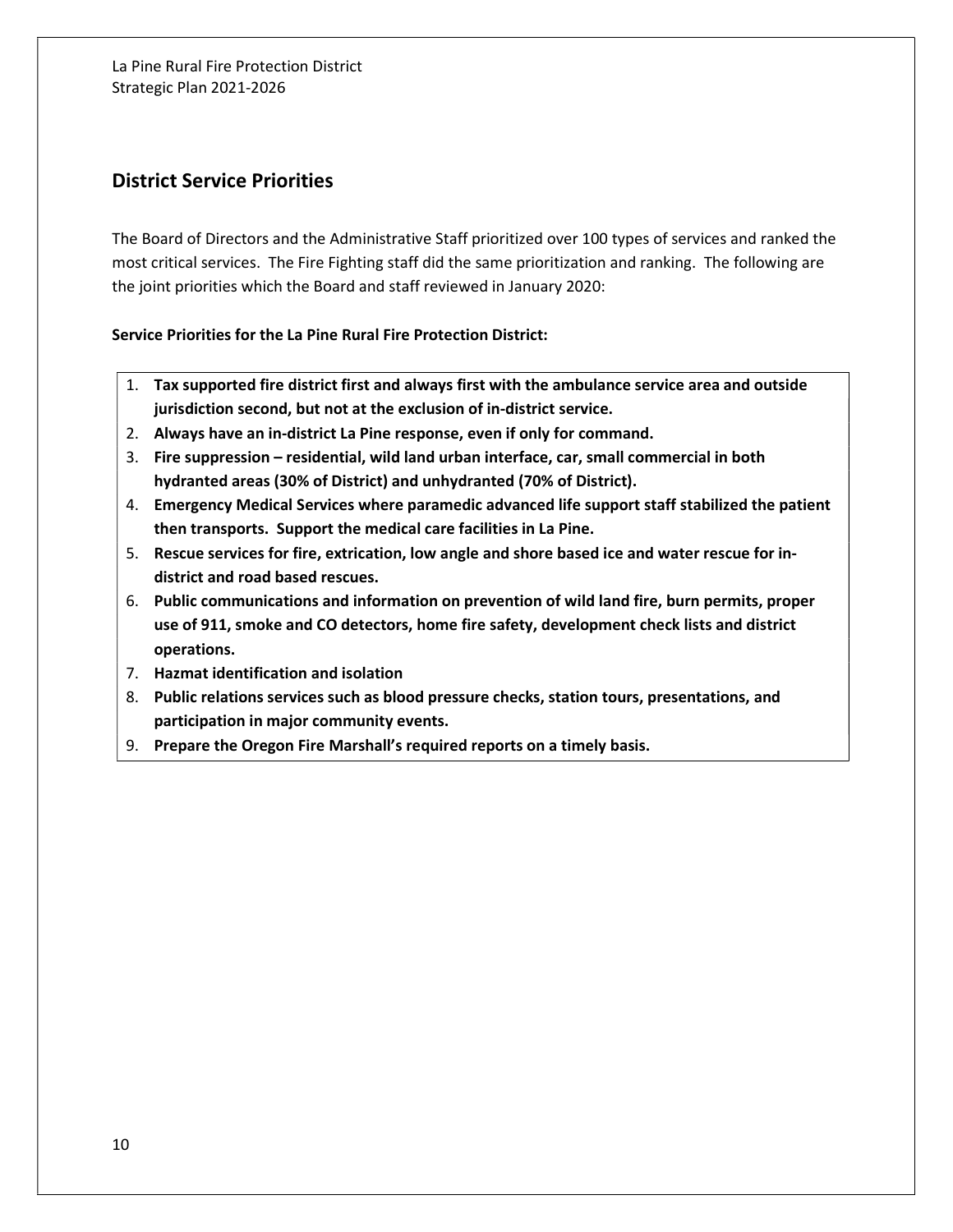## THE MISSION STATEMENT

An organization's Mission Statement is intended to describe the purpose of its existence. It articulates the principal reason for the organization's presence within the community.

La Pine Rural Fire Protection District Mission Statement:

"Minimizing pain, suffering and the loss of life and property through prevention, fire suppression, rescue and emergency medical services"

## THE VISION STATEMENT

Successful organizations define where they expect to be in the future. The Vision Statement helps to clarify a future positive direction that supports the previously define Mission Statement. A vision statement is further strengthened through goals and objectives with set timelines, addressed later in this Strategic Plan.

La Pine Rural Fire Protection District Vision Statement:

"To be a rural fire and rescue district that the community respects, trusts and supports"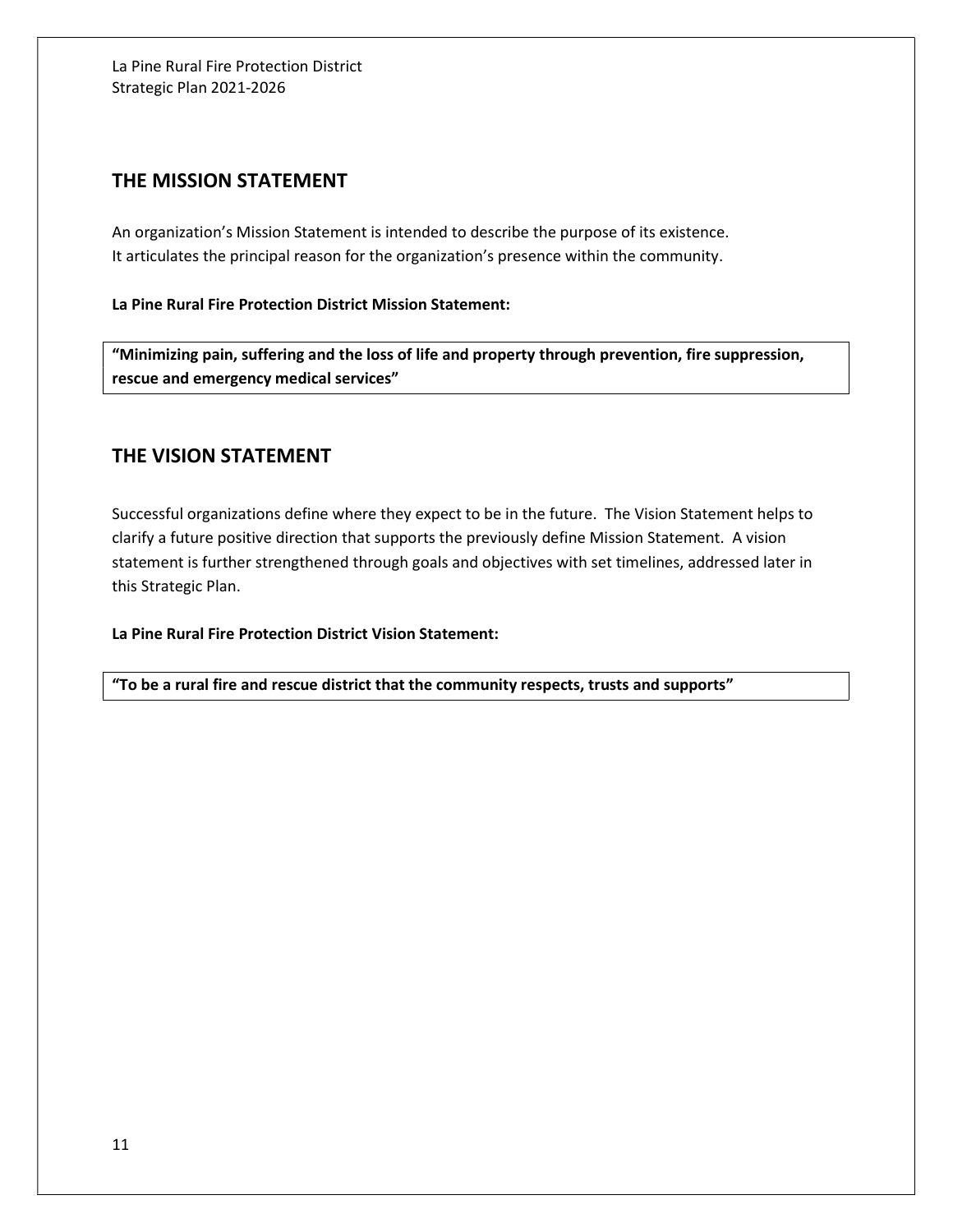# VALUES

Values are very important for the future of any organization. They must be recognized and embraced by the organization and its personnel.

#### La Pine Rural Fire Protection District Values:

1. We operate with a progressive and open minded attitude that fosters innovation, ideas, reasonable risk-taking, and actively seek to understand others view point.

2. We will always be honest and tactful in our communications, listen first, and provide communication that is timely (to the receiver) which is clear, accurate, and concise.

3. We facilitate success (of ourselves and others) at all times by promoting cooperation, inclusiveness not leaving any team member behind then sharing and celebrating the successes. When we fail we will value the teachable moment and commit to making then next outcome better.

4. We are efficient and effective in the use of resources by prioritizing needs, being resourceful, and frugal in providing the personnel and tools to carry out the district's mission.

5. Ethics and integrity will not be compromised by the individual or organization.

6. We always act in a positive and respectful manner that directly reflects our compassion in helping all citizens as well as fellow members.

7. We are community leaders that are highly visible, who will be consistent in being proactive and promoting progressive and innovative planning and action for the future and empowering others through inclusion.

8. We are professionals who commit to excellence by obtaining and maintaining high levels of knowledge, education, and skill by personally learning and practicing our trade every day.

9. We foster strong and reliable relationships through showing empathy and by sharing in outcomes that earn us the position of respected community leaders.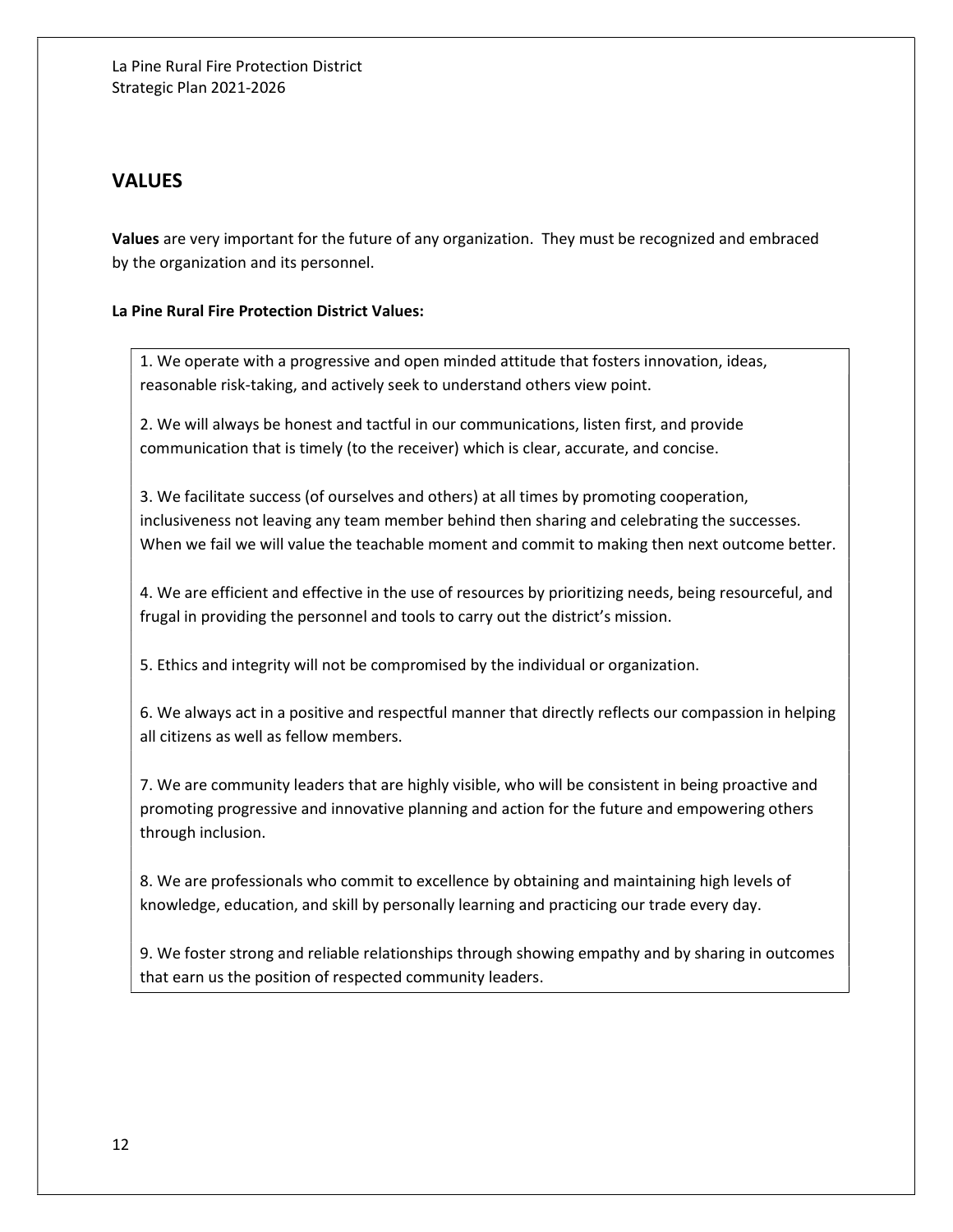# **STRENGTHS**

The organizational strengths need to be identified to help ensure the district can provide the services expected by the community. With identified strengths, the District can channel efforts and resources into meeting or exceeding the community services that they are capable of providing.

#### Strengths of the La Pine Rural Fire Protection District

- An effective Board of Directors
- Board of Directors and staff discussions and decision making
- Leadership of the Fire Chief and Assistant Fire Chief
- Office staff's management of resources and decision making Professionalism
- Fire Fighting staff's competence
- Fleet and facilities
- Relationships with the community, partners and governments
- Community support -Compassion
- Local Option Levy for capital passed in 2019 for another ten years
- Local Option Levy for operations passed in 2019 for another five years
- **•** Fiscal Responsibility
- Student Program/training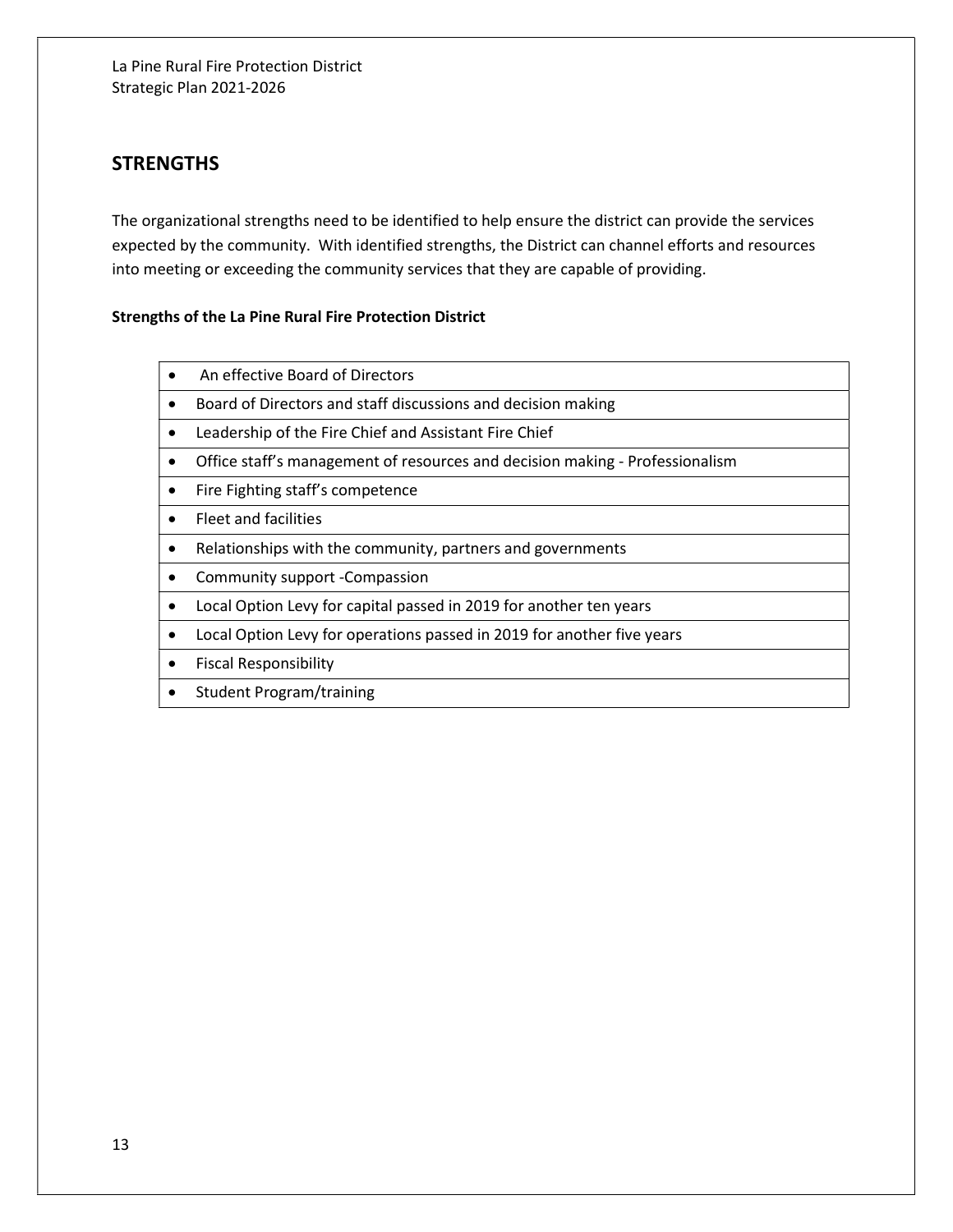## **WEAKNESSES**

An organization performance or lack thereof depends upon identified weakness. They must be confronted and eliminated; if at all possible, to provide excellence in customer services for the District to progress forward. It will utilize its strengths and opportunities to overcome any weakness.

#### Weaknesses – Areas of Improvement of the La Pine RFPD

- EMS call volume in increasing
- Multiple EMS and Fire calls
- Call back of Fire Fighters
- Funding for maintenance of facilities, apparatus and equipment
- 48-hour shifts duration between shifts follow up
- Succession planning
- Lack of emergency room/advanced care facility
- Fire Hydrant coverage and water supplies
- Staff involvement
- New 911 Radio System

# **OPPORTUNITIES**

Non-realized opportunities exist with every organization. The focus of opportunities is to be able to expand and develop new service possibilities.

#### Opportunities for the La Pine RFPD

- Grants from Federal and non-federal entities
- Proper use of 911
- Community planning and fuel reduction
- Community population growth
- Increased property tax revenue
- Increased staffing and better trained staff
- Transparency and public relations
- Student program
- GMET revenue and possible expansion of GMET
- **•** Training Bank
- ASA Modifications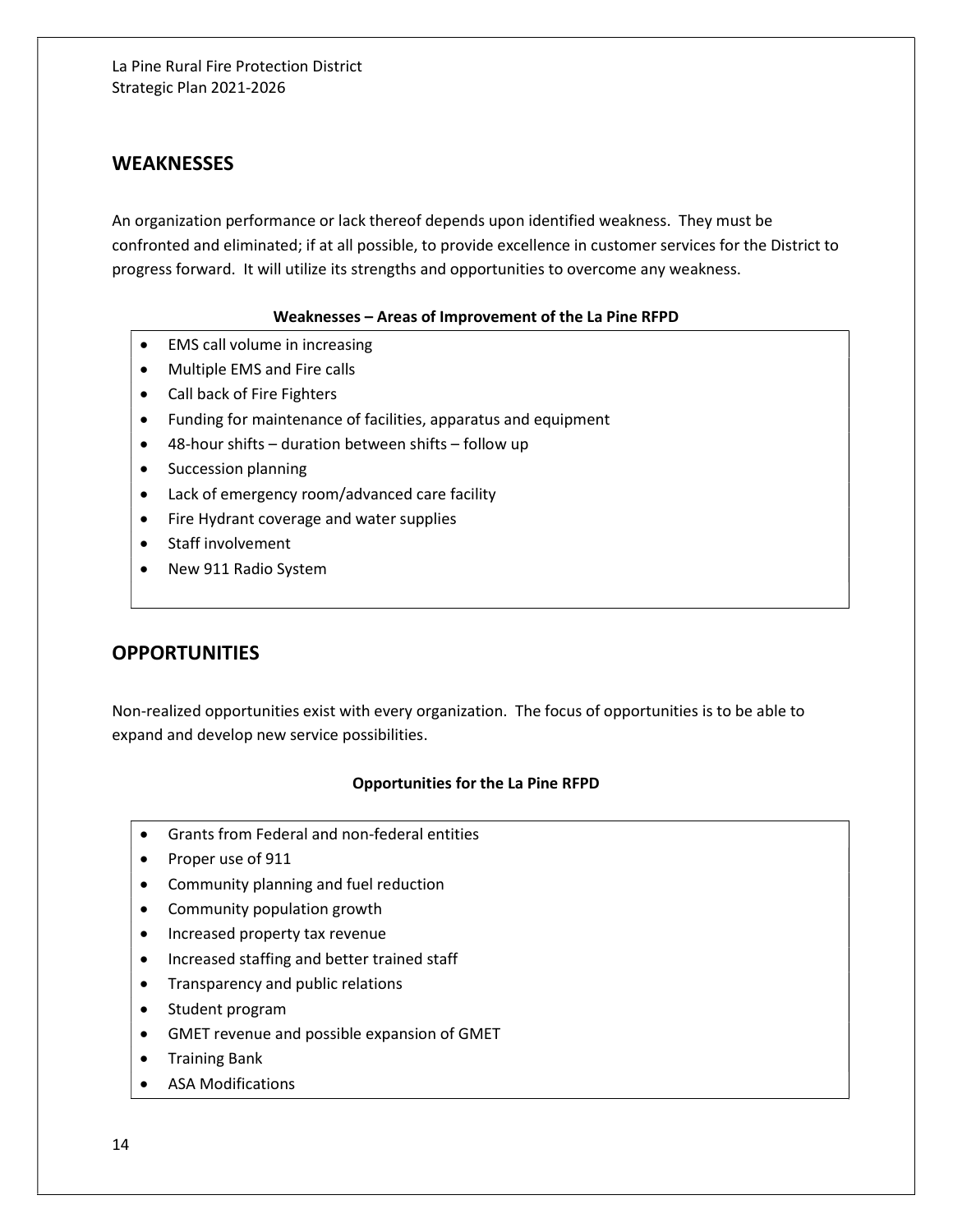# THREATS

There are external conditions that an organization may or may not be able to control or influence. The District should develop plans to lessen or eliminate identified potential threats through planning. Programs can be developed to mitigate these threats prior to them becoming a reality and be able to reduce or eliminate potential loss of life, property or the environment.

#### Threats to the La Pine RFPD

- Increased Medical call volume Transporting to Bend.
- Operations of medical clinics in La Pine.
- Wild land fire potential.
- Neighborhood fire potential
- No funds to create defensible spaces in neighborhoods
- Cost shifting by hospitals and clinics
- Future economic decline and negative impact on tax revenue
- Community size and demographics Homeless population (fire danger)
- PERS liability
- Labor negotiations
- Retirement of the Fire Chief
- Fleet MaintenanceCivil Unrest
- Age of Facilities
- Federal Medical Reimbursement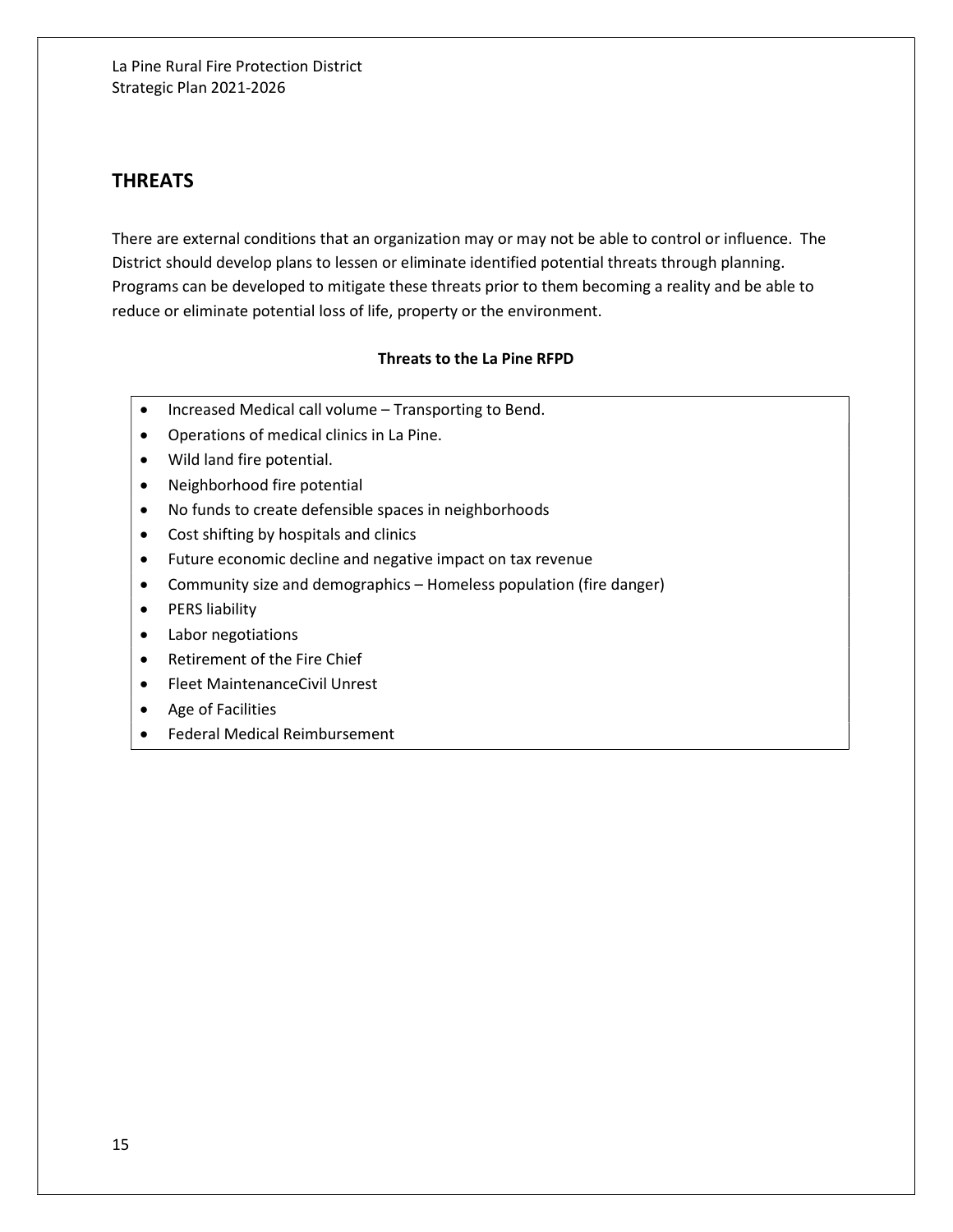# GOALS AND OBJECTIVES

The planning team focused on developing realistic strategic goals and objectives that will guide the District moving forward. They did this by identifying the mission, vision, values, strengths, weaknesses, opportunities and threats with sustainable service priorities foremost in their minds. They were identified and revisited by the Board and staff in July 2013 as follows:

Goal One – Maintain and improve an effective organization, responsive to the changing needs of the community we serve.

#### Objectives:

- Board to review and evaluate annually the service demands of the District.
- Board to review and prioritize services and service levels.
- Ensure 80-90% of Board policies, operational SOP and SOG manuals are current within a five-year period.
- Maintain student, reserve and career recruitment to maintain quality staffing.
- Maintain recruitment of quantity personnel administrative staff, career, reserves, student reserves and support – on both in station and available for recall to handle expected service demands.
- Evaluate District operations using existing standards such as Special Districts of Oregon, OR-OSHA, Oregon Health Authority, ISO and NFPA to be able to meet or to determine a local acceptable standard.
- Create and maintain a personnel succession plan.

## Goal Two – Effectively and responsibly manage the organization's financial and capital resources. Objectives:

- Maintain a six year financial forecast of resource needs to accomplish strategic efforts.
- Ensure fiscal accountability and integrity by accurately tracking income and expenses so that the district's assets are appropriately utilized to meet its mission.
- Promote frugality and spending effectiveness with every purchase with expense reduction budgeting initiatives.
- Maximize cost recovery efforts and to increase department revenues.
	- o Review EMS costs vs. billing rates
- Ongoing Bond and Levy planning to facilitate important capital improvement plans and maintenance of staff resources in fiscally responsible manner.
- Develop strategies for each grant applied for to ensure the long-term sustainability of the grant-funded programs.
- $\bullet$  Identify and pursue new and continuing sources of revenues.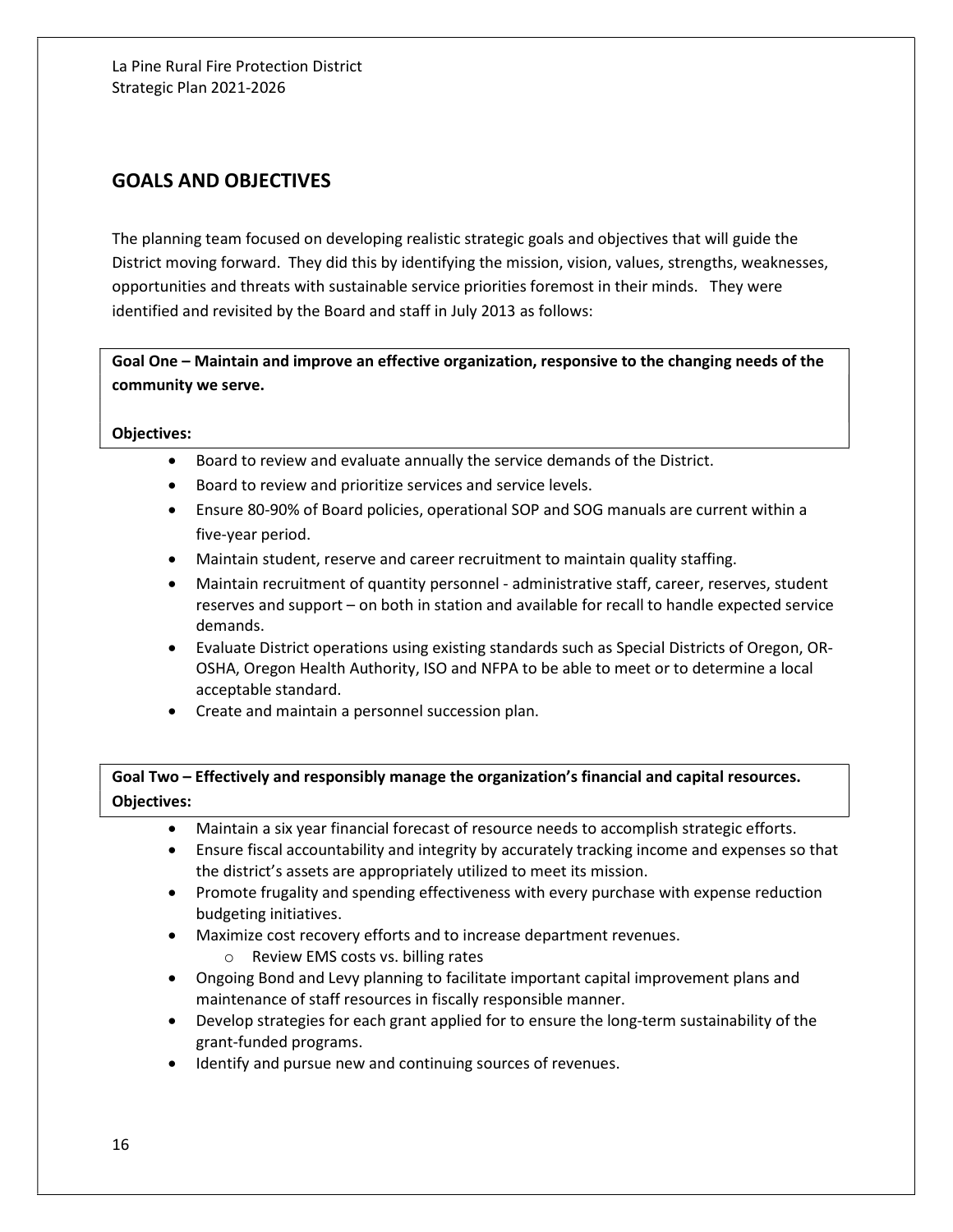- $\circ$  Review non-federal grants from Foundations, Corporations and other sources to fund facilities, equipment, apparatus, Fire Fighter, Student and Reserve services.
- $\circ$  Federal and Governmental grants develop a five year program to apply for grants for facilities, equipment, apparatus, Fire Fighter, Student and Reserve services.
- Develop strategies for each grant applied for to ensure the long-term sustainability of the grant-funded programs.
- Review the ten-year capital replacement plan.
- Understand the impact of PERS and employee benefit plans on the operating budget and future impacts.

Goal Three – Deliver quality services as defined by the Board of Directors to effectively control risks to life, property and the environment.

Objectives:

- Periodically review the District's "standard of cover" document that identifies performance objectives for fires suppression, emergency medical, rescue, hazardous materials, and public assist requests and implement within community and district.
- Collaborate on community health care access solutions thus reducing non-emergency EMS calls.
	- o Monitor EMS service alternatives.
	- o Assist other entities the development of urgent care services in La Pine.
	- o Explore all options including public/private partnerships.
- Collaborate, review and revise the regional mutual aid plan and wildland operating agreements to improve coordination efforts in emergency planning and response to enhance interagency coordination and effectiveness.
- Collaborate and coordination efforts for emergency planning and response with non-fire agencies community response partners such as Sheriff Office, ODOT, County Highways, Search and Rescue, Red Cross, Deschutes County 911 and other entities.
- Develop strategies, prioritize and implement prevention programs that enhance fire and safety within this community.
- Collaborate with County FireFree Program, UDRC, neighborhood associations USFS, ODOF, and Walker Range in the development and implementation of wildfire prevention strategies for urban interface communities and properties.
	- o Seek grants to fund the planning and implementation.
- Collaborate with OSFM, County and City planning on community development ensuring new and re-developments do not add to the fire and life safety risk of the community.

Goal Four – Maintain close and effective communications with the public, policy makers and other agencies.

Objectives: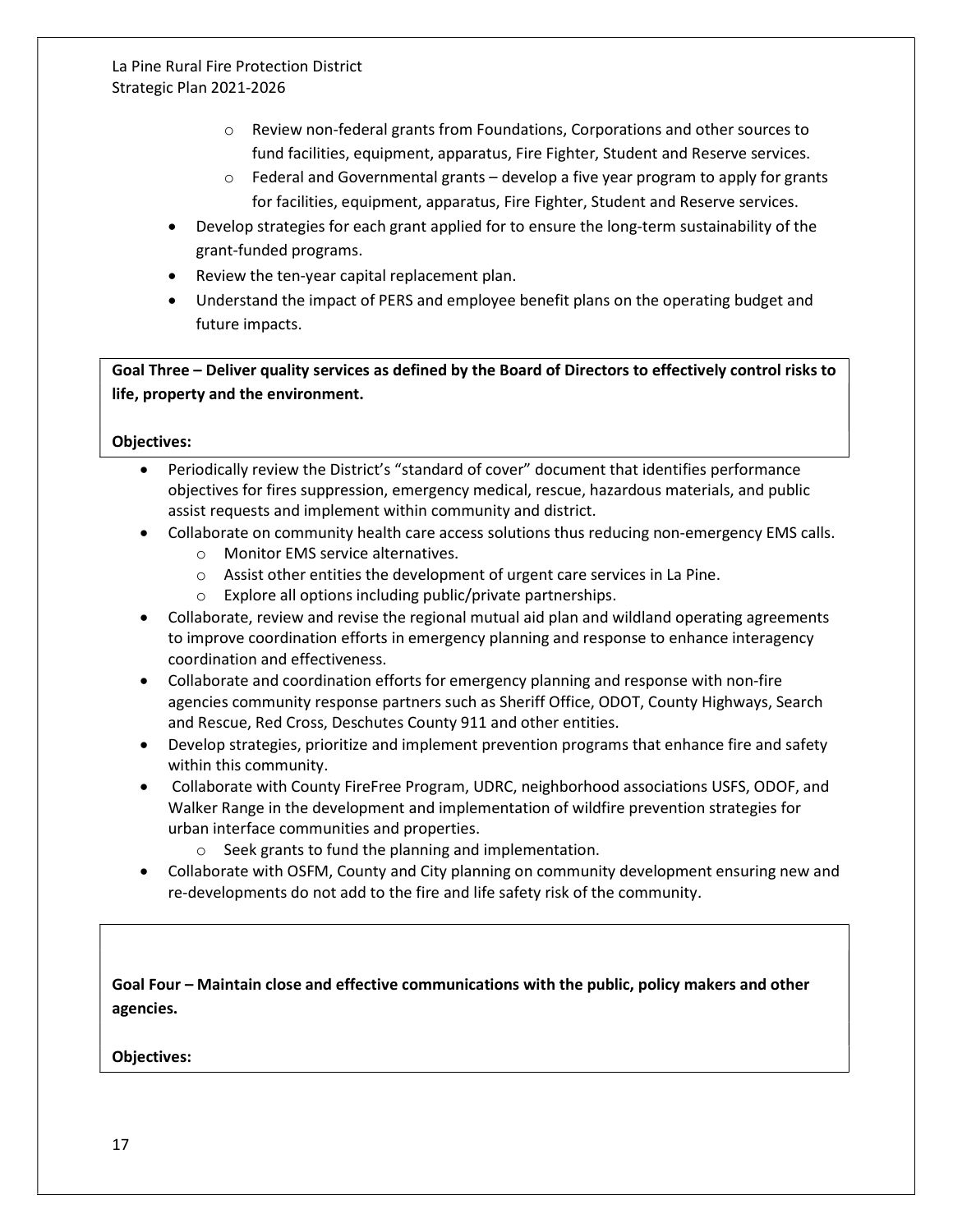- Collaborate and attend routine meetings and program reviews with those agencies whose programs or efforts directly influence the performance outcomes of the district, e.g. water district, UDRC, health care facilities, and city.
- Provide timely (within 24 hours) response with accurate information and supplemental pictures etc. - as appropriate- to all local news media requests, especially during major emergency situations.
- Provide a monthly District-related newsworthy article to local media (i.e. grants awards. personnel promotions, new equipment, and service and safety tips).
- Update monthly the district's web-based presence and service.
- Update station reader boards at least on a bi weekly basis.
- Maintain efficient and reasonable public access and information services such as telephone answering and routing, messaging (e-mail), burn permits, and administrative support services.
- Encourage the public to utilize Deschutes County emergency information resources.

Goal Five – Provide comprehensive training and professional development to ensure personnel are fully prepared to effectively perform their duties and responsibilities.

#### Objectives:

- Assure daily shift and monthly training programs reserve training to keep all employees trained and/or certified to perform the duties to which they are assigned.
- Conduct at least one annual recruit training academy to train and support growth of new district staff.
- Conduct at least one annual driver-engineer training academy to train and support growth of district staff.
- Conduct at least one officer training academy to train and support growth of district staff.
- Conduct at least one annual live burn (either donated structure, DPSST trailer or burn training prop) to train and support growth of district staff.
- Conduct at least two "all staff" drills or training sessions to insure multi company consistency.
- Maintain a "Performance Competency and Certification Plan" which follows established firefighter/EMT/officer competency and certification requirements for all district staff.
- Monitor performance standards and core competencies of all district staff such as testing for and meeting task performance standards.
- Maintain the training bank to allow staff outside training.
- Develop a training plan related to the succession plan.

Goal Six – Ensure capital assets, facilities, apparatus, and equipment meet the future needs of the District and our communities.

## Objectives:

#### Apparatus

Maintain and update long range apparatus replacement strategy and plan.